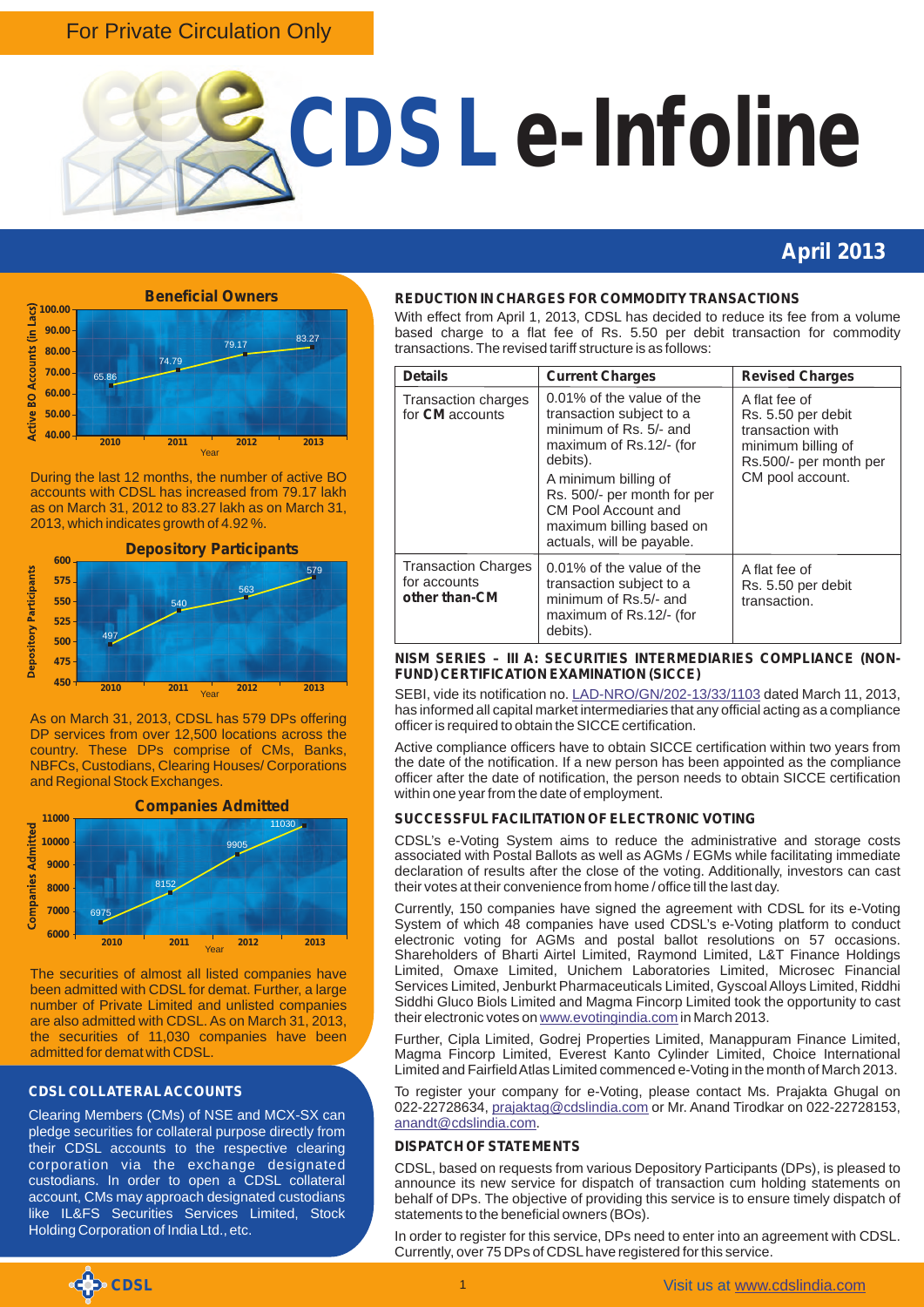# **CDSL e-Infoline**

DPs can avail of this service for dispatch of physical or electronic statements to all BOs or selective BOs as per their requirement. The dispatch can be made monthly, quarterly, half yearly or annually. Monthly statements are dispatched on or before the 10th of every subsequent month. CDSL provides DPs the list of BOs to whom the statements were sent. Undelivered items are returned to DP from time to time.

For further details about the service and to sign the agreement, kindly refer communiqué no. [3384](http://www.cdslindia.com/communiques/dp/DP-3384-Dispatch-of-Transaction-and-Holding-Statements-to-BOs.pdf) and [3582](http://www.cdslindia.com/communiques/dp/DP-3582-Dispatch-of-Transaction-and-Holding-Statements-to-BOs.pdf).

# **QUALIFIED DEPOSITORY PARTICIPANT (QDP)**

SEBI has permitted Qualified Foreign Investors (QFI) to invest in schemes of Indian mutual funds and Indian equity shares by the way of a demat account opened with a qualified Depository Participant in India.

CDSL has 29 QDPs registered and eligible QFI can open a demat account with any of the following QDPs spread across India.

| Sr. No.        | <b>DP</b>                                             |
|----------------|-------------------------------------------------------|
| 1              | Alankit Assignments Limited                           |
| $\overline{c}$ | Anand Rathi Share & Stock Brokers Limited             |
| 3              | Axis Bank Limited                                     |
| 4              | Bank of India                                         |
| 5              | Dalmia Securities Private Limited                     |
| 6              | <b>DBS Bank Limited</b>                               |
| $\overline{7}$ | Deutsche Bank AG                                      |
| 8              | <b>Edelweiss Securities Limited</b>                   |
| 9              | Emkay global Financial Services Limited               |
| 10             | Geojit BNP Paribas Financial Services Limited         |
| 11             | Globe Capital Market Limited                          |
| 12             | <b>HDFC Bank Limited</b>                              |
| 13             | <b>IL&amp;FS Securities Services Limited</b>          |
| 14             | India Infoline Limited                                |
| 15             | J M Financial Services Private Limited                |
| 16             | Karvy Stock Broking Limited                           |
| 17             | Latin Manharlal Securities Limited                    |
| 18             | Mangal Keshav Securities Limited                      |
| 19             | Marwadi Shares & Finance Limited                      |
| 20             | <b>Motilal Oswal Securities Limited</b>               |
| 21             | Orbis Financial Corporation Limited                   |
| 22             | <b>Reliance Securities Limited</b>                    |
| 23             | <b>SBICAP Securities Limited</b>                      |
| 24             | <b>SBISG Global securities Services Limited</b>       |
| 25             | Sharekhan Limited                                     |
| 26             | <b>SMC Global Securities Ltd</b>                      |
| 27             | Stock Holding Corporation India Limited               |
| 28             | Sunidhi Securities and Finance Limited                |
| 29             | The Hongkong and Shanghai Banking Corporation Limited |

# **INVESTOR AWARENESS PROGRAMS (IAPs)**

During March 2013, CDSL BOPF Trust has conducted 15 IAPs across India in association with SEBI and BSE Investor Protection Fund. CDSL DPs such as India Infoline Ltd., Geojit BNP Paribas Financial Services Ltd, Nirmal Bang Securities Pvt Ltd, Bank of India, Cochin Stock Exchange Ltd., Inventure Growth & Sec. Ltd, Shilpa Stock Brokers Pvt. Ltd., Ambalal Shares & Stocks Pvt. Ltd. and Sharewealth Securities Ltd. as well as other institutes such as Consumer guidance Society, Vijaywada, Quantum Mutual Fund contributed in making these IAPs a grand success.



Mr. C.S. Thakur of CDSL, addressing investors at an IAP held in Sangli, Maharashtra **on March 16, 2013.** The IAP was organised in association with Bank of India.



Mr. Shivaprasad Venishetty of CDSL, addressing investors at an IAP held in Warangal **on March 23, 2013**. The IAP was organised in association with Consumer guidance Society, Vijaywada.

# **CVL NEWS**

## **Amendment to the KYC (Know Your Client) Registration Agency (KRA) Regulations, 2011**

SEBI, vide its notification no. LAD-NRO/GN/2012-13/35/6998 dated March 22, 2013 has amended the KYC regulations. In the past, after performing the initial KYC of the client and uploading the KYC information on the KRA system, intermediaries were required to submit the original KYC documents to the KRA. Subsequent to the amendment, intermediaries are now required to submit scanned copies of the KYC documents and retain the physical copies.Whenever the need arises, KRA shall ask intermediaries to furnish the original documents. This would simplify the KRA process as all the original account opening documents will be retained by a single entity.

## **Introduction of INTER-OPERABILITY with CVL-KRA**

Intermediaries registered with CVL-KRA were not able to view and fetch the KYC data of investors registered with other KRAs. This used to cause operational hindrance as intermediaries were required to obtain KYC data from the respective KRA.

In order to eradicate the above impediments, CVL-KRA introduced an inter-operability facility by which intermediaries will be able to view and fetch the KYC data of investors registered with other KRAs. Intermediaries may fetch the KYC details from other KRAs by choosing the **Fetch From OtherKRA** option appearing under the KYC menu of www.cvlkra.com.

The tariff for fetching KYC data from other KRAs is as under:

| <b>Sr. No.</b> | Name of the KRA | Fees per fetch | <b>Sr. No.</b> | Name of the KRA | <b>Fees per fetch</b> |
|----------------|-----------------|----------------|----------------|-----------------|-----------------------|
|                | <b>NDML</b>     | Rs. 35/-       | .ပ.            | <b>CAMS</b>     | Rs. 35/-              |
|                | $Dot$ ex        | Rs. 35/-       | $-4.$          | Karvy           | Rs. 35/-              |